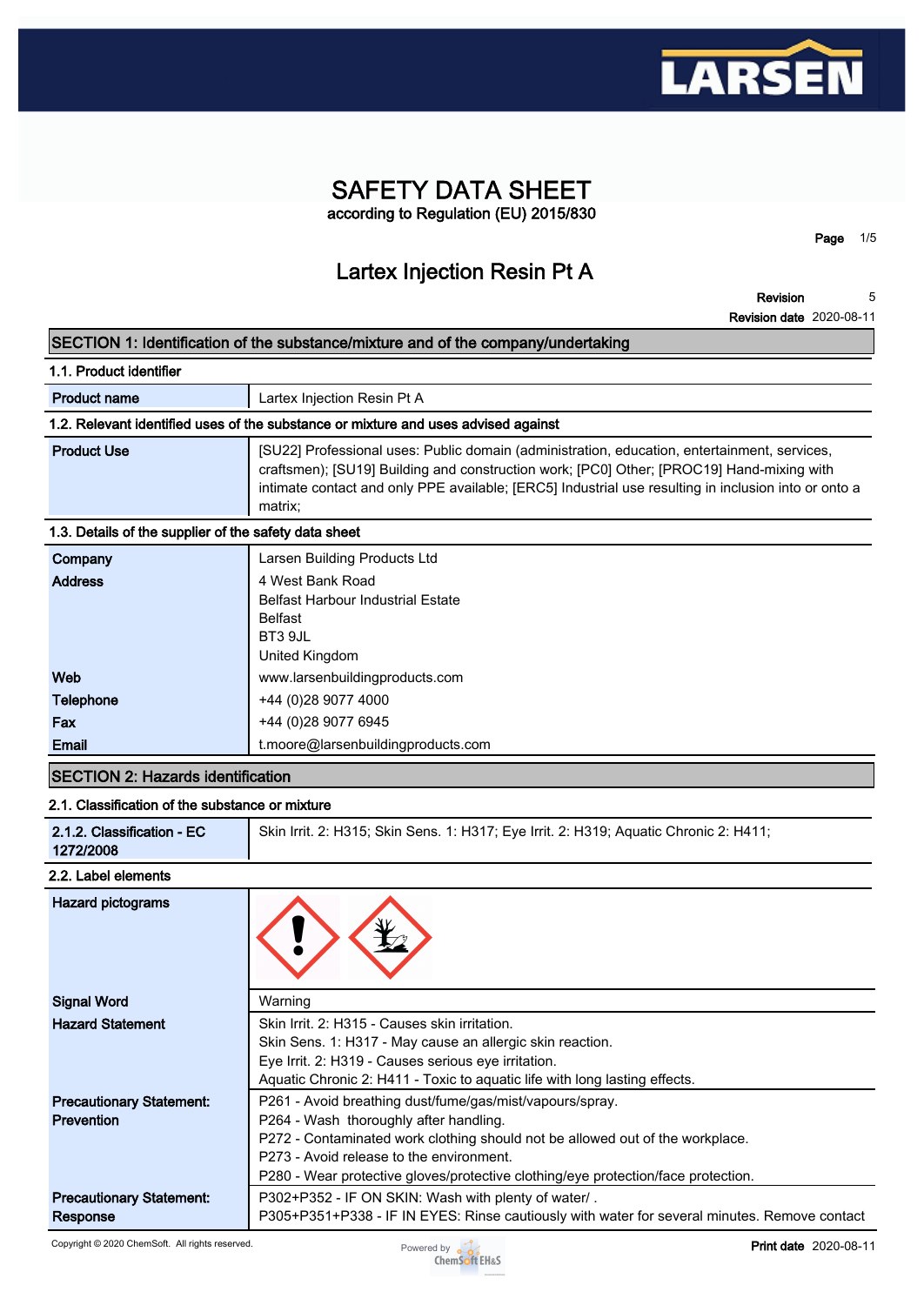| 2.2. Label elements                                |                                                                                                                                                                                                                                                                                                                                         |
|----------------------------------------------------|-----------------------------------------------------------------------------------------------------------------------------------------------------------------------------------------------------------------------------------------------------------------------------------------------------------------------------------------|
|                                                    | lenses, if present and easy to do. Continue rinsing.<br>P321 - Specific treatment (see on this label).<br>P332+P313 - If skin irritation occurs: Get medical advice/attention.<br>P333+P313 - If skin irritation or rash occurs: Get medical advice/attention.<br>P337+P313 - If eye irritation persists: Get medical advice/attention. |
|                                                    | P391 - Collect spillage.                                                                                                                                                                                                                                                                                                                |
| <b>Precautionary Statement:</b><br><b>Disposal</b> | P501 - Dispose of contents/container to                                                                                                                                                                                                                                                                                                 |

# **SECTION 3: Composition/information on ingredients**

#### **3.2. Mixtures**

#### **EC 1272/2008**

| <b>Chemical Name</b>                | Index No.    | CAS No.    | EC No.    | <b>REACH Registration</b><br><b>Number</b> | Conc.<br>$(\%w/w)$ | Classification                              |
|-------------------------------------|--------------|------------|-----------|--------------------------------------------|--------------------|---------------------------------------------|
| Bisphenol A-(epichlorhydrin)        | 603-074-00-8 | 25068-38-6 | 500-033-5 |                                            |                    | Eye Irrit. 2: H319; Skin Irrit. 2:          |
| (reaction product)                  |              |            |           |                                            |                    | H315; Skin Sens. 1: H317;                   |
|                                     |              |            |           |                                            |                    | Aquatic Chronic 2: H411;                    |
| Resin Dilutant                      |              | 68609-97-2 | 271-846-8 |                                            |                    | Skin Irrit. 2: H315; Skin Sens.<br>1: H317: |
| Oxiran, Monol(C12-14-               | 603-103-00-4 | 68609-97-2 | 271-846-8 |                                            |                    | Skin Irrit. 2: H315; Skin Sens.             |
| alkyloxy) methyl]- derivative       |              |            |           |                                            |                    | 1: H317:                                    |
| <b>Bisphenol F Type Epoxy Resin</b> |              | 28064-14-4 |           |                                            |                    | Skin Irrit. 2: H315; Skin Sens.             |
|                                     |              |            |           |                                            |                    | 1: H317; Eye Irrit. 2: H319;                |
|                                     |              |            |           |                                            |                    | Aquatic Chronic 2: H411;                    |
| Air Release Additve                 |              |            |           |                                            |                    | Flam. Lig. 3: H226; Asp. Tox.               |
|                                     |              |            |           |                                            |                    | 1: H304; STOT SE 3: H335;                   |
|                                     |              |            |           |                                            |                    | STOT SE 3: H336; Aquatic                    |
|                                     |              |            |           |                                            |                    | Chronic 2: H411;                            |

# **SECTION 4: First aid measures**

#### **4.1. Description of first aid measures**

| Inhalation          | Irritating to respiratory system. Inhalation may cause coughing, tightness of the chest and irritation<br>of the respiratory system. Move the exposed person to fresh air. Seek medical attention. |
|---------------------|----------------------------------------------------------------------------------------------------------------------------------------------------------------------------------------------------|
| Eye contact         | Irritating to eyes. Rinse immediately with plenty of water for 15 minutes holding the eyelids open.<br>Seek medical attention if irritation or symptoms persist.                                   |
| <b>Skin contact</b> | Irritating to skin. Wash off immediately with plenty of soap and water. Remove contaminated<br>clothing. Seek medical attention if irritation or symptoms persist.                                 |
| Ingestion           | Ingestion may cause nausea and vomiting. Seek medical attention if irritation or symptoms persist.<br>DO NOT INDUCE VOMITING.                                                                      |

#### **SECTION 5: Firefighting measures**

### **5.1. Extinguishing media**

#### **Carbon oxides.**

#### **5.2. Special hazards arising from the substance or mixture**

**Burning produces irritating, toxic and obnoxious fumes.**

#### **5.3. Advice for firefighters**

**Wear suitable respiratory equipment when necessary.**

#### **SECTION 6: Accidental release measures**

#### **6.1. Personal precautions, protective equipment and emergency procedures**

**Ensure adequate ventilation of the working area. Wear suitable protective equipment.**

#### **6.2. Environmental precautions**

**Do not allow product to enter drains. Prevent further spillage if safe.**

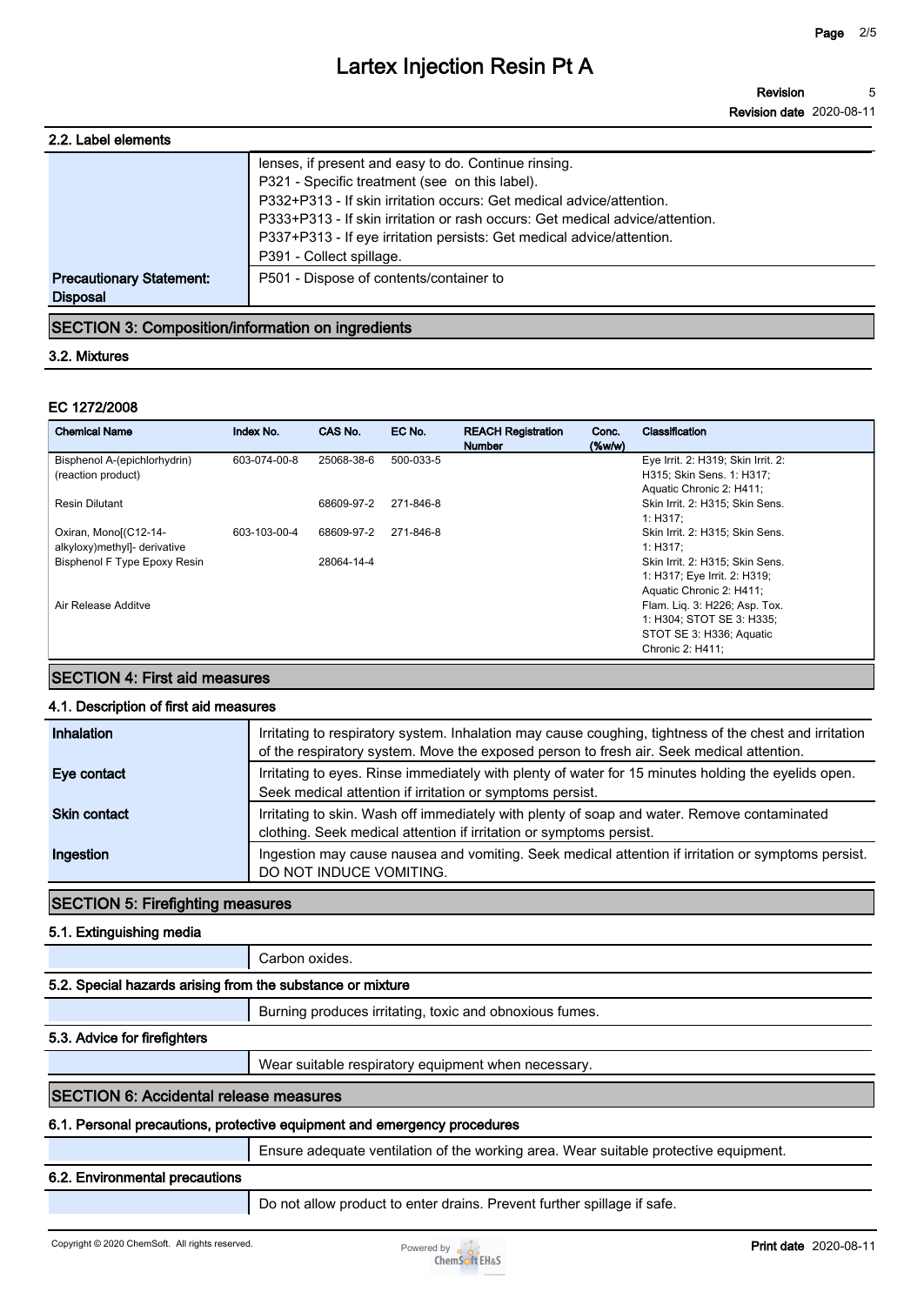# **6.3. Methods and material for containment and cleaning up Absorb with inert, absorbent material. Sweep up. Transfer to suitable, labelled containers for disposal. Clean spillage area thoroughly with plenty of water. SECTION 7: Handling and storage 7.1. Precautions for safe handling Avoid contact with eyes and skin. Ensure adequate ventilation of the working area. Adopt best Manual Handling considerations when handling, carrying and dispensing. 7.2. Conditions for safe storage, including any incompatibilities Keep in a cool, dry, well ventilated area. Keep containers tightly closed. Store in correctly labelled containers. SECTION 8: Exposure controls/personal protection 8.2. Exposure controls 8.2.1. Appropriate engineering controls Ensure adequate ventilation of the working area. 8.2.2. Individual protection measures Wear chemical protective clothing. Eye / face protection** | Approved safety goggles. **Skin protection - Handprotection Chemical resistant gloves (PVC). Respiratory protection I** In case of insufficient ventilation, wear suitable respiratory equipment. **SECTION 9: Physical and chemical properties 9.1. Information on basic physical and chemical properties Appearance Liquid Colour Colourless to straw yellow Odour Characteristic SECTION 10: Stability and reactivity 10.2. Chemical stability Stable under normal conditions. SECTION 11: Toxicological information 11.1.4. Toxicological Information No data available SECTION 12: Ecological information 12.1. Toxicity No data available Toxic to aquatic organisms, may cause long-term adverse effects in the aquatic environment. SECTION 13: Disposal considerations General information Dispose of in compliance with all local and national regulations. SECTION 14: Transport information Hazard pictograms**

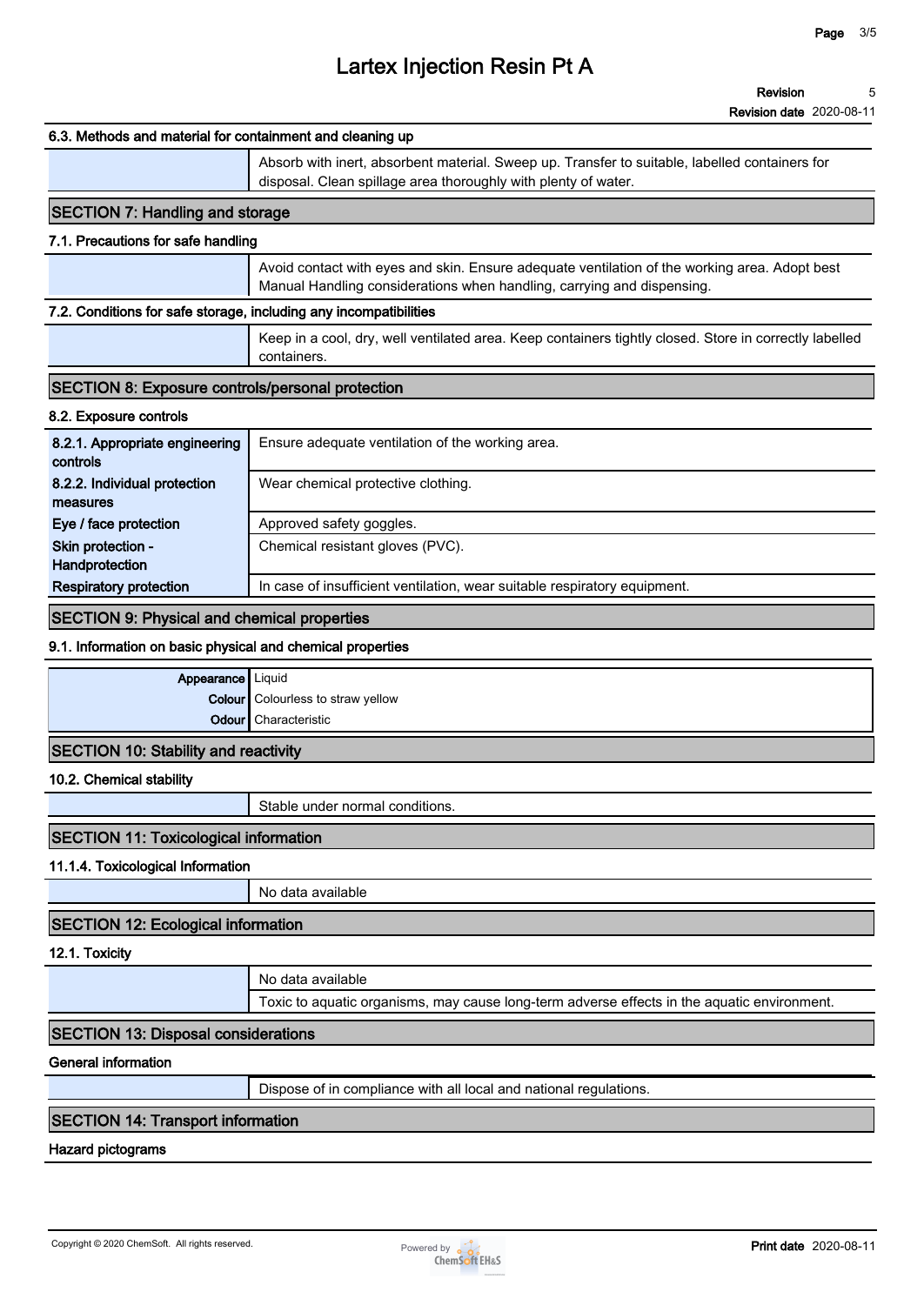#### **Revision Revision date 2020-08-11 5**



### **14.1. UN number**

**UN3082**

| 14.2. UN proper shipping name             |                                                          |
|-------------------------------------------|----------------------------------------------------------|
|                                           | ENVIRONMENTALLY HAZARDOUS SUBSTANCE, LIQUID, N.O.S.      |
| 14.3. Transport hazard class(es)          |                                                          |
| <b>ADR/RID</b>                            | 9                                                        |
| Subsidiary risk                           |                                                          |
| <b>IMDG</b>                               | 9                                                        |
| Subsidiary risk                           |                                                          |
| <b>IATA</b>                               | 9                                                        |
| <b>Subsidiary risk</b>                    |                                                          |
| 14.4. Packing group                       |                                                          |
| Packing group                             | III                                                      |
| 14.5. Environmental hazards               |                                                          |
| <b>Environmental hazards</b>              | Yes                                                      |
| Marine pollutant                          | Yes                                                      |
| <b>ADR/RID</b>                            |                                                          |
| <b>Hazard ID</b>                          | 90                                                       |
| <b>Tunnel Category</b>                    | (E)                                                      |
| <b>IMDG</b>                               |                                                          |
| <b>EmS Code</b>                           | F-A S-F                                                  |
| <b>IATA</b>                               |                                                          |
| <b>Packing Instruction (Cargo)</b>        | 964                                                      |
| <b>Maximum quantity</b>                   | 450L                                                     |
| <b>Packing Instruction</b>                | 964                                                      |
| (Passenger)                               |                                                          |
| <b>Maximum quantity</b>                   | 450L                                                     |
| <b>Further information</b>                |                                                          |
|                                           | The product is not classified as dangerous for carriage. |
| <b>SECTION 15: Regulatory information</b> |                                                          |

# **SECTION 16: Other information**

#### **Other information**

| Revision                            | This document differs from the previous version in the following areas:.<br>8 - Respiratory protection. |
|-------------------------------------|---------------------------------------------------------------------------------------------------------|
| <b>Text of Hazard Statements in</b> | Skin Irrit, 2: H315 - Causes skin irritation.                                                           |
| Section 3                           | Skin Sens. 1: H317 - May cause an allergic skin reaction.                                               |
|                                     | Eye Irrit. 2: H319 - Causes serious eye irritation.                                                     |
|                                     |                                                                                                         |

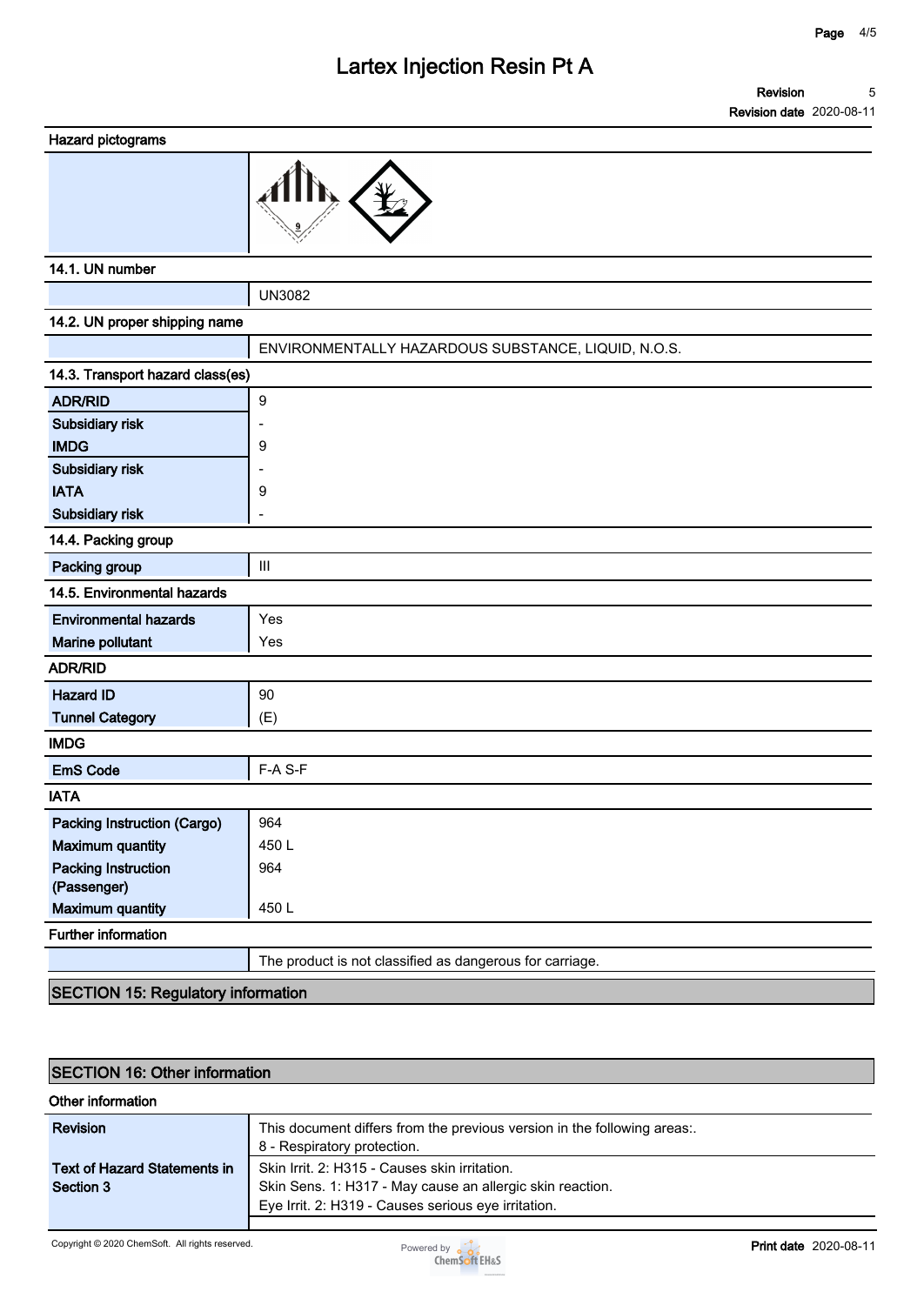| Other information          |                                                                                                                                                                                                                                                                                                                                                                                                                                                                                |
|----------------------------|--------------------------------------------------------------------------------------------------------------------------------------------------------------------------------------------------------------------------------------------------------------------------------------------------------------------------------------------------------------------------------------------------------------------------------------------------------------------------------|
|                            | Aquatic Chronic 2: H411 - Toxic to aquatic life with long lasting effects.<br>Flam. Liq. 3: H226 - Flammable liquid and vapour.<br>Asp. Tox. 1: H304 - May be fatal if swallowed and enters airways.<br>STOT SE 3: H335 - May cause respiratory irritation.<br>STOT SE 3: H336 - May cause drowsiness or dizziness.                                                                                                                                                            |
| <b>Further information</b> |                                                                                                                                                                                                                                                                                                                                                                                                                                                                                |
|                            | The information supplied in this Safety Data Sheet is designed only as guidance for the safe use,<br>storage and handling of the product. This information is correct to the best of our knowledge and<br>belief at the date of publication however no guarantee is made to its accuracy. This information<br>relates only to the specific material designated and may not be valid for such material used in<br>combination with any other materials or in any other process. |

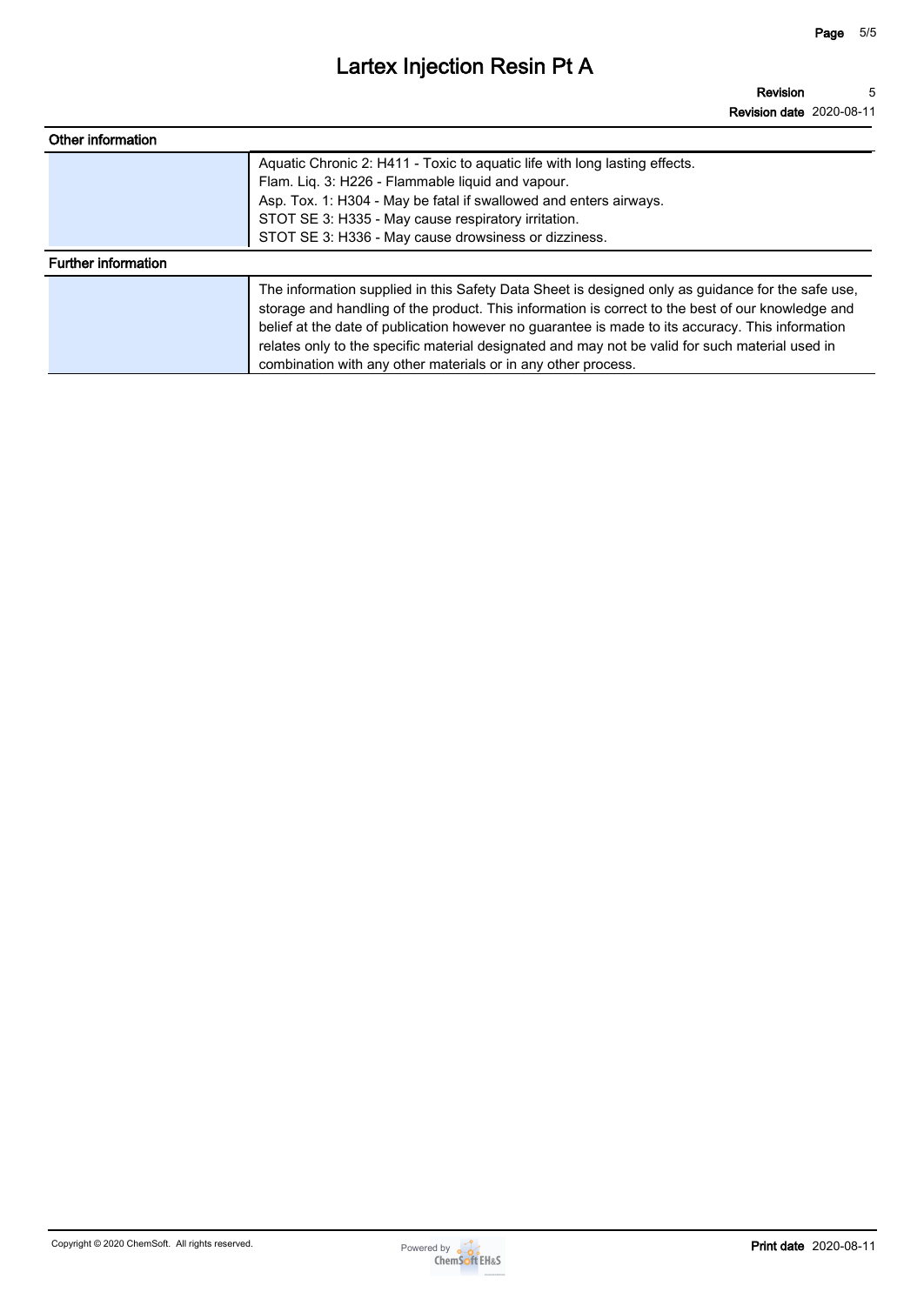

# **SAFETY DATA SHEET according to Regulation (EU) 2015/830**

# **Lartex Injection Resin Pt B**

**Revision Revision date 2019-12-17 5**

**Page 1/5**

#### **SECTION 1: Identification of the substance/mixture and of the company/undertaking**

| Lartex Injection Resin Pt B                                                                                                                                                                                                                                                                                                                |
|--------------------------------------------------------------------------------------------------------------------------------------------------------------------------------------------------------------------------------------------------------------------------------------------------------------------------------------------|
| 1.2. Relevant identified uses of the substance or mixture and uses advised against                                                                                                                                                                                                                                                         |
| [SU22] Professional uses: Public domain (administration, education, entertainment, services,<br>craftsmen); [SU19] Building and construction work; [PC0] Other; [PROC5] Mixing or blending in<br>batch processes for formulation of preparations and articles (multistage and/or significant contact);<br>[ERC3] Formulation in materials; |
| 1.3. Details of the supplier of the safety data sheet                                                                                                                                                                                                                                                                                      |
| Larsen Building Products Ltd                                                                                                                                                                                                                                                                                                               |
| 4 West Bank Road<br><b>Belfast Harbour Industrial Estate</b><br><b>Belfast</b><br>BT3 9JL<br>United Kingdom                                                                                                                                                                                                                                |
|                                                                                                                                                                                                                                                                                                                                            |

| <b>Email</b>     | t.moore@larsenbuildingproducts.com |
|------------------|------------------------------------|
| Fax              | +44 (0)28 9077 6945                |
| <b>Telephone</b> | +44 (0)28 9077 4000                |
| Web              | www.larsenbuildingproducts.com     |
|                  | <b>UITIUM INIINUUIII</b>           |

# **SECTION 2: Hazards identification**

# **2.1. Classification of the substance or mixture**

| Acute Tox. 4: H302; Skin Corr. 1B: H314; Skin Sens. 1: H317; Aguatic Chronic 3: H412;<br>2.1.2. Classification - EC<br>1272/2008 |
|----------------------------------------------------------------------------------------------------------------------------------|
|----------------------------------------------------------------------------------------------------------------------------------|

### **2.2. Label elements**

| <b>Hazard pictograms</b>                             |                                                                                                                                                                                                                                                                                                                                                                                                                                              |
|------------------------------------------------------|----------------------------------------------------------------------------------------------------------------------------------------------------------------------------------------------------------------------------------------------------------------------------------------------------------------------------------------------------------------------------------------------------------------------------------------------|
| <b>Signal Word</b>                                   | Danger                                                                                                                                                                                                                                                                                                                                                                                                                                       |
| <b>Hazard Statement</b>                              | Acute Tox. 4: H302 - Harmful if swallowed.<br>Skin Corr. 1B: H314 - Causes severe skin burns and eye damage.<br>Skin Sens. 1: H317 - May cause an allergic skin reaction.<br>Aquatic Chronic 3: H412 - Harmful to aquatic life with long lasting effects.                                                                                                                                                                                    |
| <b>Precautionary Statement:</b><br><b>Prevention</b> | P260 - Do not breathe dust/fume/gas/mist/vapours/spray.<br>P261 - Avoid breathing dust/fume/gas/mist/vapours/spray.<br>P264 - Wash thoroughly after handling.<br>P270 - Do no eat, drink or smoke when using this product.<br>P272 - Contaminated work clothing should not be allowed out of the workplace.<br>P273 - Avoid release to the environment.<br>P280 - Wear protective gloves/protective clothing/eye protection/face protection. |

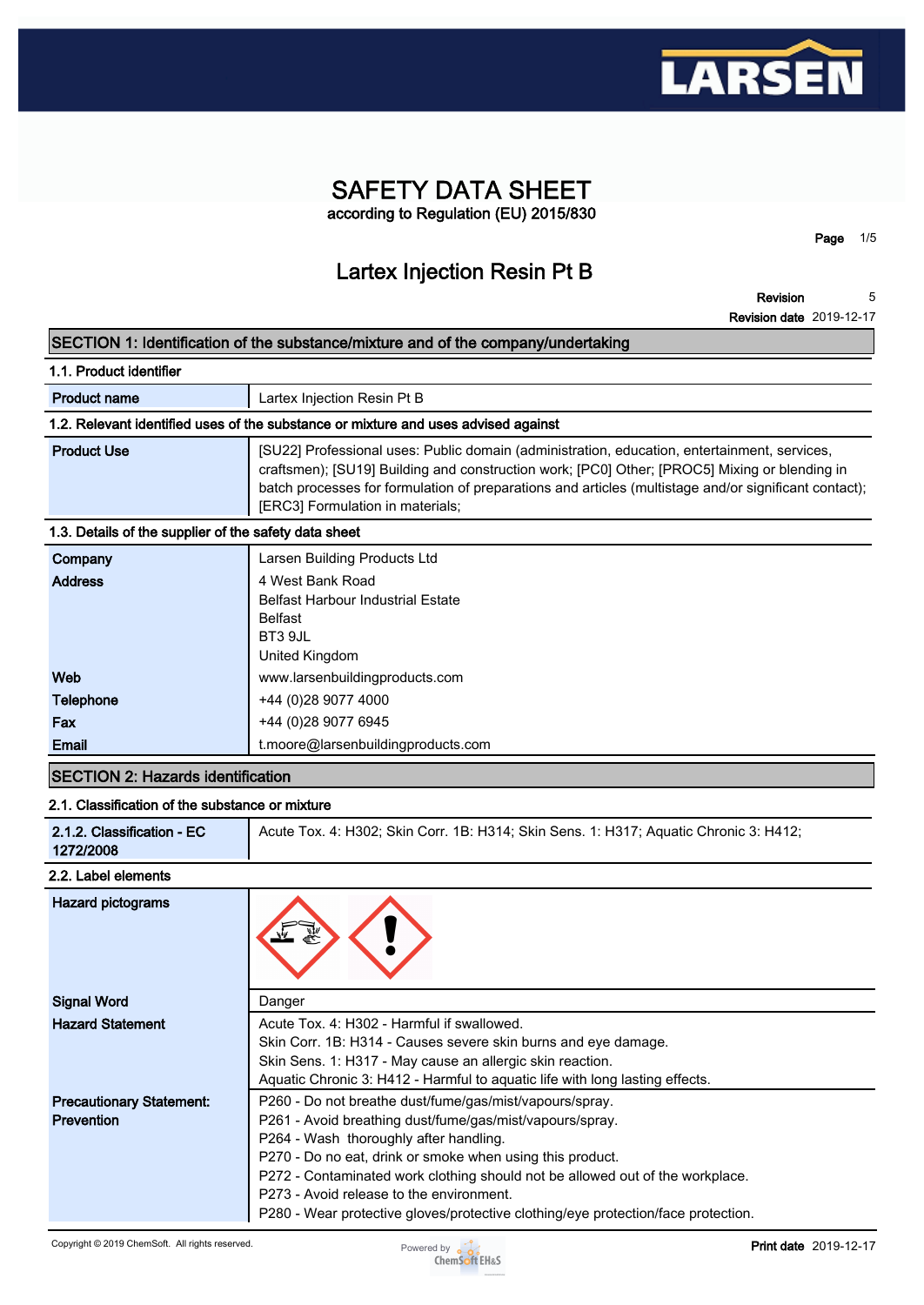| 2.2. Label elements                                |                                                                                                                                                                                                                                                                                                                                                                                                                                                                                                                                                                                                                                                                                                                                                                                                                                                        |
|----------------------------------------------------|--------------------------------------------------------------------------------------------------------------------------------------------------------------------------------------------------------------------------------------------------------------------------------------------------------------------------------------------------------------------------------------------------------------------------------------------------------------------------------------------------------------------------------------------------------------------------------------------------------------------------------------------------------------------------------------------------------------------------------------------------------------------------------------------------------------------------------------------------------|
| <b>Precautionary Statement:</b><br>Response        | P301+P312 - IF SWALLOWED: Call a POISON CENTER/doctor/ /if you feel unwell.<br>P301+P330+P331 - IF SWALLOWED: rinse mouth. Do NOT induce vomiting.<br>P302+P352 - IF ON SKIN: Wash with plenty of water/.<br>P303+P361+P353 - IF ON SKIN (or hair): Take off immediately all contaminated clothing. Rinse<br>skin with water/shower.<br>P304+P340 - IF INHALED: Remove person to fresh air and keep comfortable for breathing.<br>P305+P351+P338 - IF IN EYES: Rinse cautiously with water for several minutes. Remove contact<br>lenses, if present and easy to do. Continue rinsing.<br>P310 - Immediately call a POISON CENTER/doctor/.<br>P321 - Specific treatment (see on this label).<br>P330 - Rinse mouth.<br>P333+P313 - If skin irritation or rash occurs: Get medical advice/attention.<br>P363 - Wash contaminated clothing before reuse. |
| <b>Precautionary Statement:</b><br>Storage         | P405 - Store locked up.                                                                                                                                                                                                                                                                                                                                                                                                                                                                                                                                                                                                                                                                                                                                                                                                                                |
| <b>Precautionary Statement:</b><br><b>Disposal</b> | P501 - Dispose of contents/container to                                                                                                                                                                                                                                                                                                                                                                                                                                                                                                                                                                                                                                                                                                                                                                                                                |

#### **SECTION 3: Composition/information on ingredients**

#### **3.2. Mixtures**

#### **EC 1272/2008**

| <b>Chemical Name</b> | Index No.    | CAS No.        | EC No.    | <b>REACH Registration</b><br><b>Number</b> | Conc.<br>(% | Classification                                                                    |
|----------------------|--------------|----------------|-----------|--------------------------------------------|-------------|-----------------------------------------------------------------------------------|
| Benzyl alcohol       | 603-057-00-5 | $100 - 51 - 6$ | 202-859-9 |                                            |             | Acute Tox. 4: H332; Acute<br>Tox. 4: H302;                                        |
| Salicylic Acid       |              | 69-72-7        | 200-712-3 |                                            |             | Acute Tox. 4: H302; Skin Irrit.<br>2: H315; Eye Dam. 1: H318;<br>STOT SE 3: H335; |

#### **SECTION 4: First aid measures**

#### **4.1. Description of first aid measures**

| Inhalation          | Inhalation of vapour may cause shortness of breath. Move the exposed person to fresh air. Seek<br>medical attention.                                         |
|---------------------|--------------------------------------------------------------------------------------------------------------------------------------------------------------|
| Eye contact         | Causes burns. Causes severe inflammation and may damage the cornea. Seek medical attention.                                                                  |
| <b>Skin contact</b> | Causes burns. Wash off immediately with plenty of soap and water. Remove contaminated<br>clothing. Seek medical attention if irritation or symptoms persist. |
| Ingestion           | Ingestion causes burns to the respiratory tract. DO NOT INDUCE VOMITING. If swallowed, seek<br>medical advice immediately and show this container or label.  |

#### **SECTION 5: Firefighting measures**

#### **5.1. Extinguishing media**

**Use as appropriate: Carbon dioxide (CO2), Dry chemical, Foam.**

# **5.2. Special hazards arising from the substance or mixture**

**Corrosive. Burning produces irritating, toxic and obnoxious fumes.**

### **5.3. Advice for firefighters**

**Wear suitable respiratory equipment when necessary.**

# **SECTION 6: Accidental release measures**

#### **6.1. Personal precautions, protective equipment and emergency procedures**

**Ensure adequate ventilation of the working area. Evacuate personnel to a safe area. Wear suitable protective equipment.**

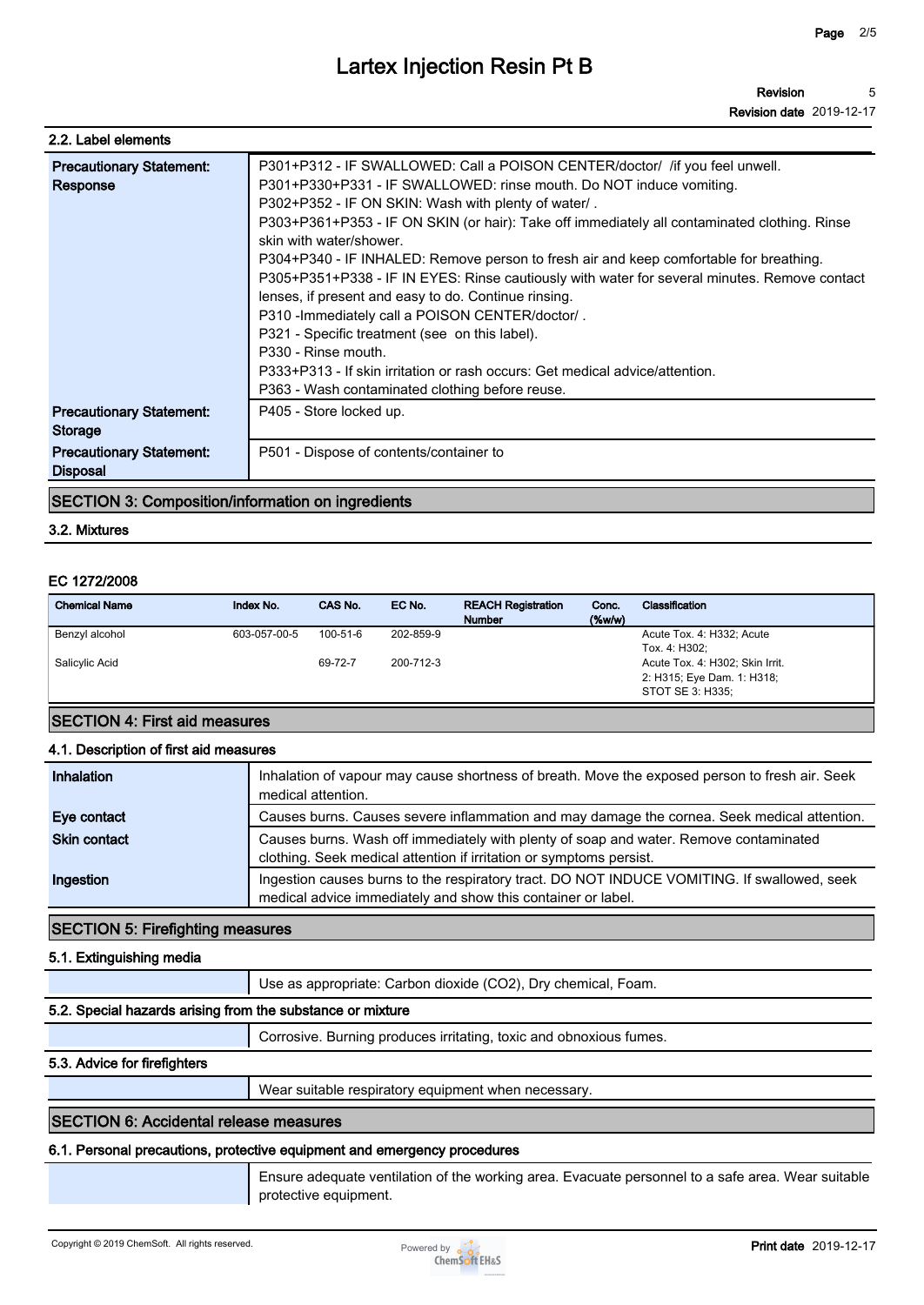#### **6.2. Environmental precautions**

**Do not allow product to enter drains. Prevent further spillage if safe.**

# **6.3. Methods and material for containment and cleaning up**

**Absorb with inert, absorbent material. Transfer to suitable, labelled containers for disposal. Clean spillage area thoroughly with plenty of water.**

# **SECTION 7: Handling and storage**

### **7.1. Precautions for safe handling**

**Avoid contact with eyes and skin. Ensure adequate ventilation of the working area.**

#### **7.2. Conditions for safe storage, including any incompatibilities**

**Keep in a cool, dry, well ventilated area. Keep containers tightly closed.**

#### **SECTION 8: Exposure controls/personal protection**

#### **8.2. Exposure controls**

| 8.2.1. Appropriate engineering<br>controls | Ensure adequate ventilation of the working area.                          |
|--------------------------------------------|---------------------------------------------------------------------------|
| 8.2.2. Individual protection               | Wear chemical protective clothing.                                        |
| measures                                   |                                                                           |
| Eye / face protection                      | Approved safety goggles.                                                  |
| Skin protection -                          | Chemical resistant gloves (PVC).                                          |
| Handprotection                             |                                                                           |
| <b>Respiratory protection</b>              | In case of insufficient ventilation, wear suitable respiratory equipment. |

#### **SECTION 9: Physical and chemical properties**

#### **9.1. Information on basic physical and chemical properties**

| Appearance   Liquid                  |                                          |
|--------------------------------------|------------------------------------------|
|                                      | <b>Colour</b> Colourless to straw yellow |
|                                      | <b>Odour</b> Characteristic              |
| SECTION 10: Stability and reactivity |                                          |

#### **10.2. Chemical stability**

**Stable under normal conditions.**

### **SECTION 11: Toxicological information**

#### **11.1. Information on toxicological effects**

**Skin corrosion/irritation Causes burns.** 

**11.1.4. Toxicological Information**

**No data available**

#### **SECTION 12: Ecological information**

**12.1. Toxicity**

**No data available**

### **SECTION 13: Disposal considerations**

#### **General information**

**Dispose of in compliance with all local and national regulations.**

### **SECTION 14: Transport information**

#### **Hazard pictograms**

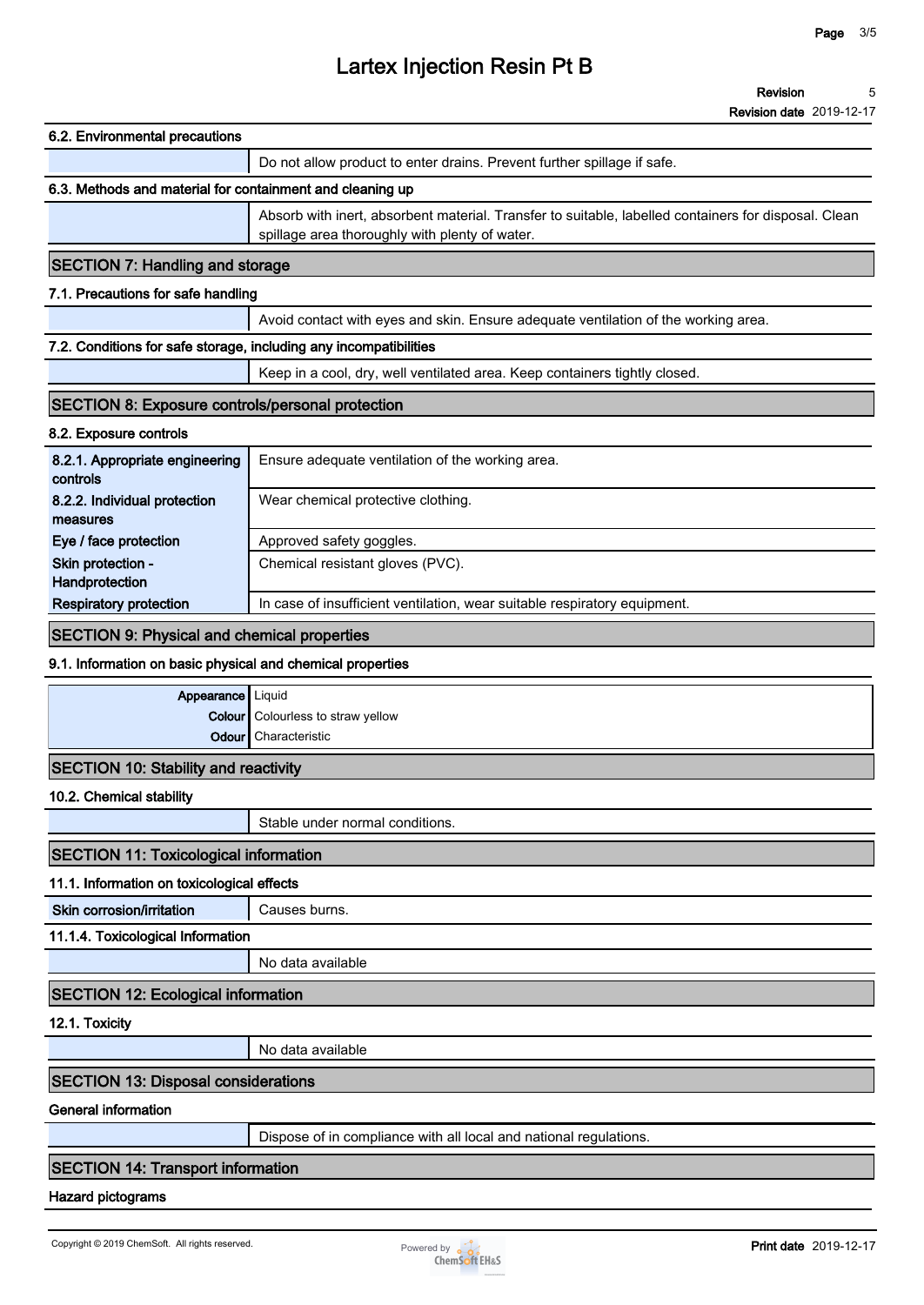#### **Hazard pictograms**



#### **14.1. UN number**

**UN2327 14.2. UN proper shipping name TRIMETHYLHEXAMETHYLENEDIAMINE 14.3. Transport hazard class(es) ADR/RID 8 Subsidiary risk - IMDG 8 Subsidiary risk - IATA 8 Subsidiary risk - 14.4. Packing group Packing group III 14.5. Environmental hazards Environmental hazards** No **Marine pollutant No ADR/RID Hazard ID** 80 **Tunnel Category (E) IMDG EmS Code F-A S-B IATA Packing Instruction (Cargo)** | 856 **Maximum quantity** 60 L **Packing Instruction (Passenger) 852 Maximum quantity 5 L**

### **SECTION 15: Regulatory information**

| <b>SECTION 16: Other information</b> |                                                                                                                                                                                                        |  |
|--------------------------------------|--------------------------------------------------------------------------------------------------------------------------------------------------------------------------------------------------------|--|
| Other information                    |                                                                                                                                                                                                        |  |
| <b>Text of Hazard Statements in</b>  | Acute Tox. 4: H302 - Harmful if swallowed.                                                                                                                                                             |  |
| Section 3                            | Acute Tox. 4: H332 - Harmful if inhaled.                                                                                                                                                               |  |
|                                      | Skin Irrit. 2: H315 - Causes skin irritation.                                                                                                                                                          |  |
|                                      | Eye Dam. 1: H318 - Causes serious eye damage.                                                                                                                                                          |  |
|                                      | STOT SE 3: H335 - May cause respiratory irritation.                                                                                                                                                    |  |
| <b>Further information</b>           |                                                                                                                                                                                                        |  |
|                                      | The information supplied in this Safety Data Sheet is designed only as guidance for the safe use,<br>storage and handling of the product. This information is correct to the best of our knowledge and |  |